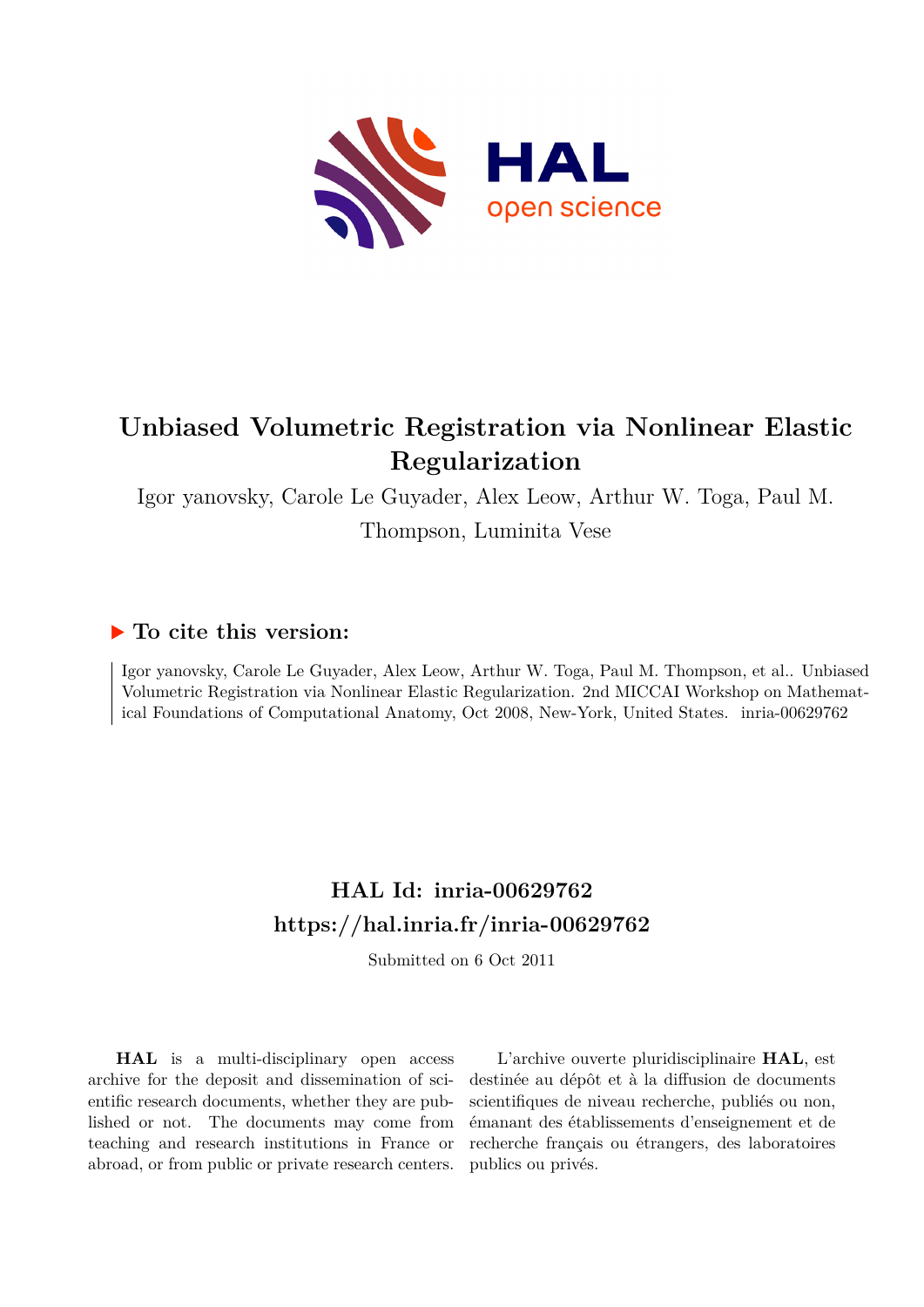# Unbiased Volumetric Registration via Nonlinear Elastic Regularization

Igor Yanovsky<sup>1</sup>, Carole Le Guyader<sup>2</sup>, Alex Leow<sup>3</sup>, Arthur Toga<sup>3</sup>, Paul Thompson<sup>3</sup>, and Luminita Vese<sup>1</sup>

<sup>1</sup> Department of Mathematics, University of California, Los Angeles, USA, <sup>2</sup> Institute of Mathematical Research of Rennes, France, <sup>3</sup> Laboratory of Neuro Imaging, UCLA School of Medicine, USA.  $^*$ 

Abstract. In this paper, we propose a new large-deformation nonlinear image registration model in three dimensions, based on nonlinear elastic regularization and unbiased registration. Both the nonlinear elastic and the unbiased functionals are simplified introducing, in the modeling, a second unknown that mimics the Jacobian matrix of the displacement vector field, reducing the minimization to involve linear differential equations. In contrast to recently proposed unbiased fluid registration method, the new model is written in a unified variational form and is minimized using gradient descent on the corresponding Euler-Lagrange equations. As a result, the new unbiased nonlinear elasticity model is computationally more efficient and easier to implement than the unbiased fluid registration. The model was tested using three-dimensional serial MRI images and shown to have some advantages for computational neuroimaging.

# 1 Introduction

Given two images, the source and target, the goal of image registration is to find an optimal diffeomorphic spatial transformation such that the deformed source image is aligned with the target image. In the case of non-parametric registration methods (the class of methods we are interested in), the problem can be phrased as a functional minimization problem whose unknown is the displacement vector field u. Usually, the devised functional consists of a distance measure (intensity-based, correlation-based, mutual-information based [1] or metric-structure-comparison based [2]) and a regularizer that guarantees smoothness of the displacement vector field. Several regularizers have been investigated (see Part II of [1] for a review). Generally, physical arguments motivate the selection of the regularizer. Among those currently used is the linear elasticity smoother first introduced by Broit [3]. The objects to be registered are considered to be observations of the same elastic body at two different times, before and after being subjected to a deformation as mentioned in [1]. The smoother, in this case, is the linearized elastic potential of the displacement vector field. However, this model is unsuitable for problems involving large-magnitude deformations.

<sup>⋆</sup> This work was funded by the National Institutes of Health through the NIH Roadmap for Medical Research, Grant U54 RR021813 entitled Center for Computational Biology (CCB).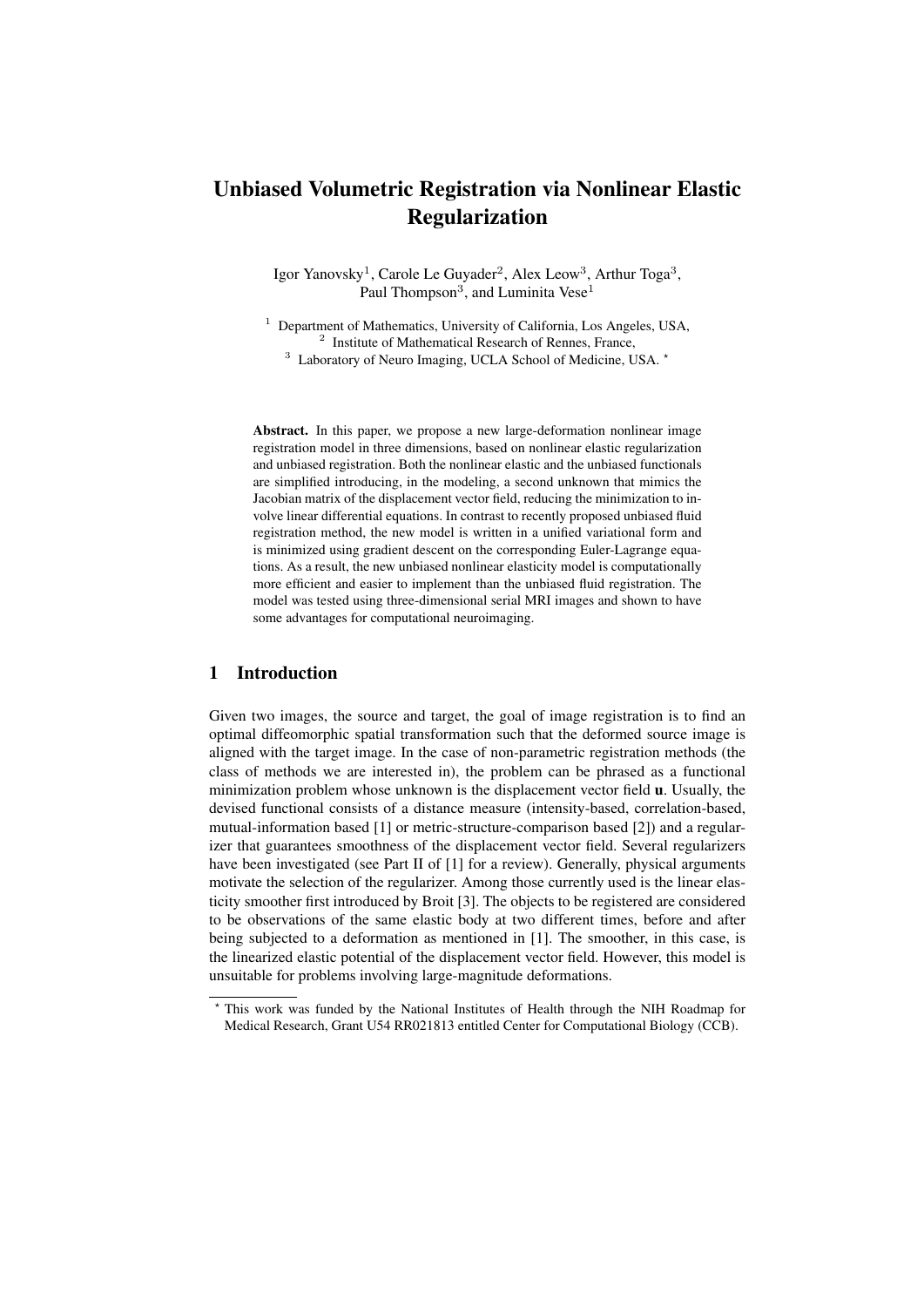In [4], Christensen *et al.* proposed a viscous fluid model to overcome this issue. The deforming image is considered to be embedded in viscous fluid whose motion is governed by Navier-Stokes equations for conservation of momentum:

$$
\mu \triangle \mathbf{v}(\mathbf{x},t) + (\nu + \mu) \nabla (\nabla \cdot \mathbf{v}(\mathbf{x},t)) = \mathbf{f}(\mathbf{x}, \mathbf{u}(\mathbf{x},t)),
$$
\n(1)

$$
\mathbf{v}(\mathbf{x},t) = \mathbf{u}_t(\mathbf{x},t) + \nabla \mathbf{u}(\mathbf{x},t) \cdot \mathbf{v}(\mathbf{x},t).
$$
 (2)

Here, equation (2), defining material derivative of  $\bf{u}$ , nonlinearly relates the velocity and displacement vector fields.

One drawback of this method is the computational cost. Numerically, the imagederived force field  $f(x, u(x, t))$  is first computed at time t. Fixing the force field f, linear equation (1) is solved for  $\mathbf{v}(\mathbf{x}, t)$  numerically using the successive over-relaxation (SOR) scheme. Then, an explicit Euler scheme is used to advance u in time. Recent works [5–7] applied Riemannian nonlinear elasticity priors to deformation velocity fields. These alternating frameworks, however, are time-consuming, which motivates the search for faster implementations (see for instance [8] or [9] in which the instantaneous velocity v is obtained by convolving f with a Gaussian kernel).

In this paper, which is inspired from related works on segmentation [10] and on two-dimensional registration [11], we propose an alternative approach to fluid registration. The new model is derived from a variational problem which is not in the form of a two-step algorithm and which can also produce large-magnitude deformations. For that purpose, a nonlinear elasticity smoother is introduced in three dimensions. As will be seen later, the computation of the Euler-Lagrange equations in this case is cumbersome. We circumvent this issue by introducing a second unknown, a matrix variable  $V$ , which approximates the Jacobian matrix of  $u$ . The nonlinear elastic regularizer is now applied to  $V$ , removing the nonlinearity in the derivatives of the unknown  $\bf{u}$  in the Euler-Lagrange equations. The Euler-Lagrange equations are straightforwardly derived and a gradient descent method is used.

Also, allowing large deformations to occur may yield non-diffeomorphic deformation mappings. In [4], Christensen *et al.* proposed a regridding technique that resamples the deforming image and re-initializes the process once the value of the deformation Jacobian drops below a certain threshold. In [12], Haber and Modersitzki introduced an elastic registration model subjected to volume-preserving constraints. To ensure that the transformation  $g(x) = x - u(x)$  is volume-preserving (that is, for any domain  $\Omega$ ,  $\int_{\Omega} d\mathbf{x} = \int_{\mathbf{g}(\Omega)} d\mathbf{x}$ , they proposed the following pointwise constraint:  $\det(\mathcal{I} - D\mathbf{u}(\mathbf{x})) - 1 = 0$ . Pursuing in the same direction in [13], the authors introduced a minimization problem under inequality constraints on the Jacobian.

Here we use an information-theoretic approach previously introduced in [14]. In [14], the authors considered a smooth deformation **g** that maps domain  $\Omega$  bijectively onto itself. Consequently,  $g$  and  $g^{-1}$  are bijective and globally volume-preserving. Probability density functions can thus be associated with the deformation g and its inverse  $g^{-1}$ . The authors then proposed to quantify the magnitude of the deformation by means of the symmetric Kullback-Leibler distance between the probability density functions associated with the deformation and the identity mapping. This distance, when rewritten using skew-symmetry properties, is viewed as a cost function and is combined with the viscous fluid model for registration, which leads to an unbiased fluid registration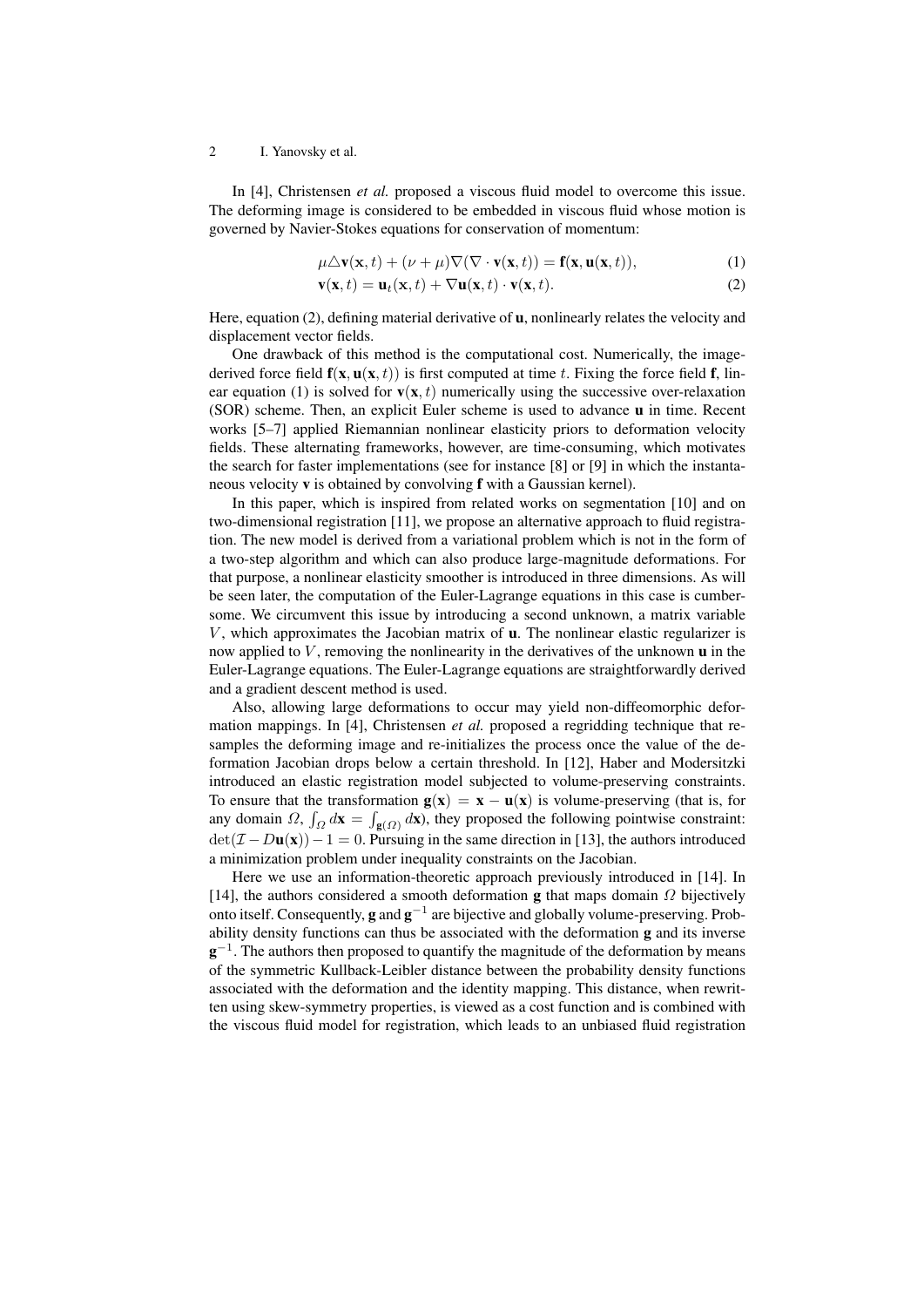model. Unlike the unbiased fluid registration model, the unbiased nonlinear elasticity method, introduced here, allows the functional to be written "in closed form". The new model also does not require expensive Navier-Stokes solver (or its approximation) at each step as previously mentioned.

# 2 Method

Let  $\Omega$  be an open and bounded domain in  $\mathbb{R}^3$ . Without loss of generality, we assume that the volume of  $\Omega$  is 1, i.e.  $|\Omega| = 1$ . Let  $I_1, I_2 : \Omega \to \mathbb{R}$  be the two images to be registered. We seek the transformation  $\mathbf{g} : \Omega \to \Omega$  that maps the source image  $I_2$  into correspondence with the target image  $I_1$ . In this paper, we will restrict this mapping to be differentiable, one-to-one, and onto. We denote the Jacobian matrix of a deformation **g** to be D**g**, with Jacobian denoted by  $|Dg(x)| = det(Dg(x))$  (thus we will use the notation  $|V| := det(V)$  for any  $3 \times 3$  matrix V). The displacement field  $\mathbf{u}(\mathbf{x})$  from the position x in the deformed image  $I_2 \circ \mathbf{g}(\mathbf{x})$  back to  $I_2(\mathbf{x})$  is defined in terms of the deformation  $g(x)$  by the expression  $g(x) = x - u(x)$  at every point  $x \in \Omega$ . Thus, we consider the problems of finding g and u as equivalent.

In general, nonlinear image registration models may be formulated in a variational framework. The minimization problems often define the energy functional  $E$  as a linear combination of image matching term F and the regularizing term R:  $\inf_{\mathbf{u}} \{E(\mathbf{u}) =$  $F(\mathbf{u}) + \lambda_0 R(\mathbf{u})$ . Here,  $\lambda_0 > 0$  is a weighting parameter.

#### 2.1 Registration metrics

In this paper, the matching functional  $F$  takes the form of the  $L^2$  norm (the sum of squared intensity differences),  $F = F_{L^2}$ , and the mutual information,  $F = F_{ML}$ .  $\mathbf{L}^2$ -norm: The  $L^2$ -norm matching functional is suitable when the images have been acquired through similar sensors (with additive Gaussian noise) and thus are expected to present the same intensity range and distribution. The  $L^2$  distance between the deformed image  $I_2 \circ \mathbf{g}(\mathbf{x}) = I_2(\mathbf{x} - \mathbf{u}(\mathbf{x}))$  and target image  $I_1(\mathbf{x})$  is defined as

$$
F_{L^2}(\mathbf{u}) = \frac{1}{2} \int_{\Omega} \left( I_2(\mathbf{x} - \mathbf{u}(\mathbf{x})) - I_1(\mathbf{x}) \right)^2 d\mathbf{x}.
$$
 (3)

Mutual Information: Mutual information can be used to align images of different modalities, without requiring knowledge of the relationship of the two registered images [15, 16]. Here, the intensity distributions estimated from  $I_1(\mathbf{x})$  and  $I_2(\mathbf{x} - \mathbf{u}(\mathbf{x}))$ are denoted by  $p^{I_1}$  and  $p^{I_2}_\mathbf{u}$ , respectively, and an estimate of their joint intensity distribution by  $p_{\mathbf{u}}^{I_1,I_2}$ . We let  $i_1 = I_1(\mathbf{x})$ ,  $i_2 = I_2(\mathbf{x} - \mathbf{u}(\mathbf{x}))$  denote intensity values at point  $\mathbf{x} \in \Omega$ . Given the displacement field **u**, the mutual information computed from  $I_1$  and  $I_2$ is provided by  $MI_{\mathbf{u}}^{I_1,I_2} = \int_{\mathbb{R}^2} p_{\mathbf{u}}^{I_1,I_2}(i_1,i_2) \log[p_{\mathbf{u}}^{I_1,I_2}(i_1,i_2)/(p^{I_1}(i_1)p_{\mathbf{u}}^{I_2}(i_2))] \, di_1 di_2.$ We seek to maximize the mutual information between  $I_2(\mathbf{x}-\mathbf{u}(\mathbf{x}))$  and  $I_1(\mathbf{x})$ , or equivalently, minimize the negative of  $MI_{\mathbf{u}}^{I_1,I_2}$ :

$$
F_{MI}(I_1, I_2, \mathbf{u}) = -M I_{\mathbf{u}}^{I_1, I_2}.
$$
 (4)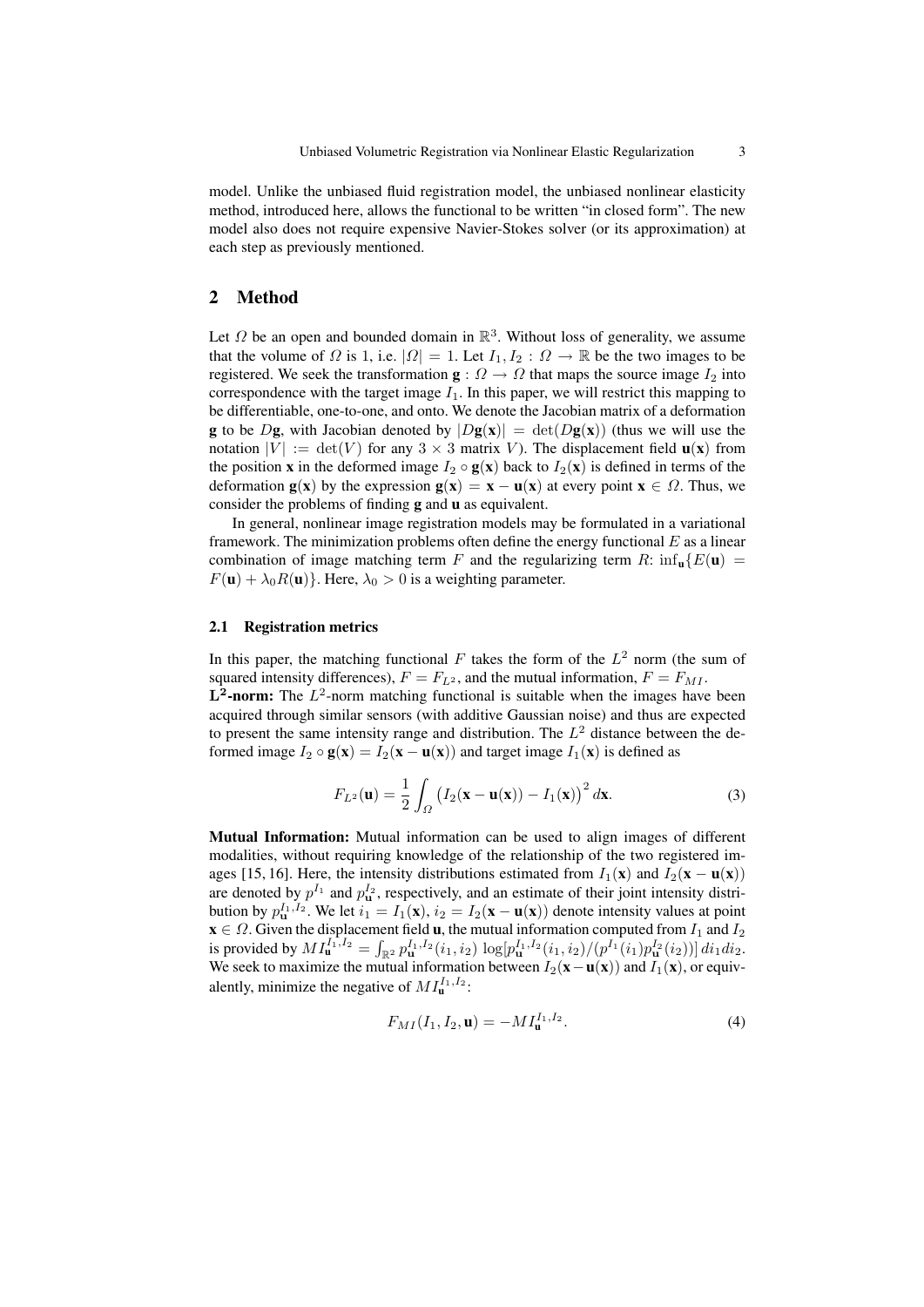#### 2.2 Nonlinear Elastic Regularization

The theory of elasticity is based on the notion of strain. Strain is defined as the amount of deformation an object experiences compared to its original size and shape. In three spatial dimensions, the strain tensor,  $\mathcal{E} = [\varepsilon_{ij}] \in \mathbb{R}^{3 \times 3}$ ,  $1 \le i, j \le 3$ , is a symmetric tensor used to quantify the strain of an object undergoing a deformation. The nonlinear strain is defined as  $\varepsilon_{ij}(\mathbf{u}) = \frac{1}{2} (\partial_j u_i + \partial_i u_j + \sum_{k=1}^3 \partial_i u_k \partial_j u_k)$ , with the nonlinear strain tensor matrix given by

$$
\mathcal{E}(\mathbf{u}) = \frac{1}{2} \left( D\mathbf{u}^t + D\mathbf{u} + D\mathbf{u}^t D\mathbf{u} \right).
$$
 (5)

Stored energy (Saint Venant-Kirchhoff material) is defined as

$$
W(\mathcal{E}) = \frac{\nu}{2}(\text{trace}(\mathcal{E}))^2 + \mu \text{trace}(\mathcal{E}^2),
$$

where  $\nu$  and  $\mu$  are Lame elastic material constants. The regularization for nonlinear elasticity becomes

$$
R_E(\mathbf{u}) = \int_{\Omega} W(\mathcal{E}(\mathbf{u})) d\mathbf{x}.
$$

The regularization term  $R_E(\mathbf{u})$  can be minimized with respect to **u**. However, since the regularization term is written in terms of partial derivatives of components of u, the Euler-Lagrange equations become complicated and are computationally expensive to minimize. Instead, following earlier theoretical work [17], we minimize an approximate functional by introducing the matrix variable

$$
V \approx D\mathbf{u} \tag{6}
$$

and thus consider a new form of nonlinear elasticity regularization functional

$$
R_E(\mathbf{u}, V) = \int_{\Omega} W(\widehat{V}) d\mathbf{x} + \frac{\beta}{2} \int_{\Omega} ||V - D\mathbf{u}||_F^2 d\mathbf{x},\tag{7}
$$

where  $\hat{V} = \frac{1}{2}$ 2  $(V^t + V + V^t V)$ ,  $\beta$  is a positive constant, and  $|| \cdot ||_F$  denotes the Frobenius norm. For  $\beta$  large enough,  $R_E(\mathbf{u})$  is well approximated by  $R_E(\mathbf{u}, V)$ . In the limit as  $\beta \rightarrow +\infty$ , we obtain  $D\mathbf{u} \approx V$  in the  $L^2$ -topology.

The idea of duplication of variables was also used in previous work [18] by Cachier *et al.* but for a different problem. In their case, the registration energy depends on two variables that are both vector fields. The first vector field C is a set of correspondences between points based on intensity similarity, while the second, denoted by T, is a smooth vector field constrained by the regularization energy and attracted by the set of correspondences C.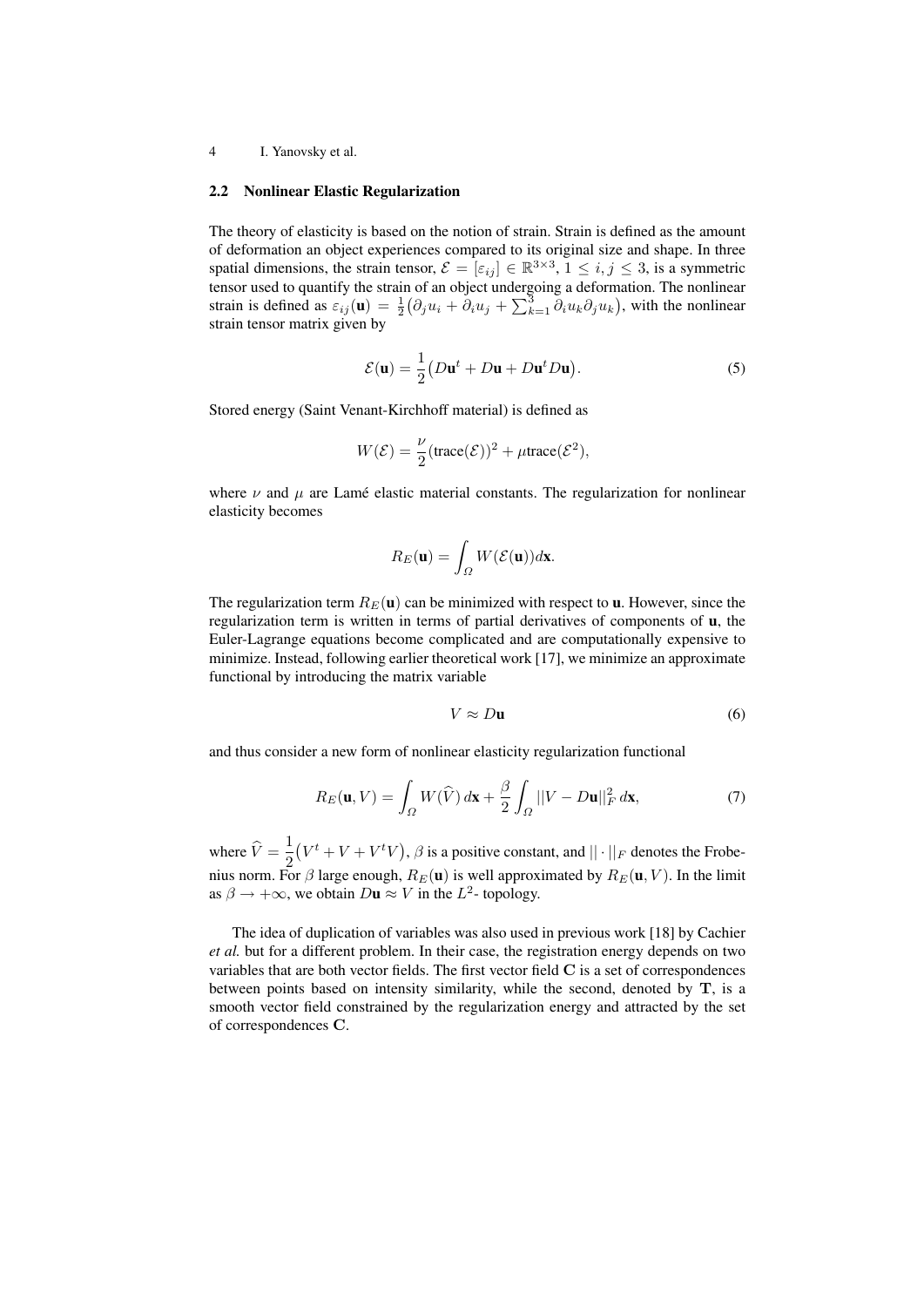#### 2.3 Unbiased Registration Constraint

In [14], the authors proposed an unbiased fluid image registration approach. Contrary to classical methods for which the term *unbiased* is used in the sense of symmetric registration, in [14], *unbiased* means that the Jacobian determinants of the deformations recovered between a pair of images follow a log-normal distribution, with zero mean after log-transformation. The authors argued that this distribution is beneficial when recovering change in regions of homogeneous intensity, and in ensuring symmetrical results when the order of two images being registered is switched. As derived in [14] using information theory, the unbiased regularization term is given as

$$
R_{UB}(\mathbf{u}) = \int_{\Omega} (|D(\mathbf{x} - \mathbf{u}(\mathbf{x}))| - 1) \log |D(\mathbf{x} - \mathbf{u}(\mathbf{x}))| d\mathbf{x}.
$$
 (8)

It is important to note that  $R_{UB}$  generates inverse-consistent deformation maps. The inverse-consistent property of the unbiased technique was shown in a validation study of the unbiased fluid registration methods [19]. Also, to see why minimizing equation (8) leads to unbiased deformation in the logarithmic space, we observe that the integrand is always non-negative, and only evaluates to zero when the deformation g is volumepreserving everywhere ( $|D\mathbf{g}| = 1$  everywhere). Thus, by treating it as a cost, we recover zero-change by minimizing this cost when we compare images differing only in noise.

Given equation (6), we have  $D\mathbf{g} = \mathcal{I} - D\mathbf{u} \approx \mathcal{I} - V$ , where  $\mathcal{I}$  is the  $3 \times 3$  identity matrix. Therefore, as in subsection 2.2, to simplify the discretization, we introduce

$$
R_{UB}(V) = \int_{\Omega} (|\mathcal{I} - V| - 1) \log |\mathcal{I} - V| d\mathbf{x}.
$$
 (9)

Recall that here  $|\mathcal{I} - V| = \det(\mathcal{I} - V)$ .

#### 2.4 Unbiased Nonlinear Elasticity Registration

The total energy functional employed in this work, is given as a linear combination of the similarity measure F (which is either  $F_{L^2}$  from (3) or  $F_{MI}$  from (4)), nonlinear elastic regularization  $R_E$  in (7), and unbiased regularization  $R_{UB}$  in (9):

$$
E(\mathbf{u}, V) = F(\mathbf{u}) + R_E(\mathbf{u}, V) + \lambda R_{UB}(V).
$$
\n(10)

The explicit weighting parameter is omitted in front of  $R_E(\mathbf{u}, V)$ , since this term is weighted by Lamé constants  $\nu$  and  $\mu$ . We solve the Euler-Lagrange equations in u and V using the gradient descent method, parameterizing the descent direction by an artificial time t,

$$
\frac{\partial \mathbf{u}}{\partial t} = -\partial E_{\mathbf{u}}(\mathbf{u}, V) = -\partial_{\mathbf{u}} F(\mathbf{u}) - \partial_{\mathbf{u}} R_E(\mathbf{u}, V), \tag{11}
$$

$$
\frac{\partial V}{\partial t} = -\partial E_V(\mathbf{u}, V) = -\partial_V R_E(\mathbf{u}, V) - \lambda \partial_V R_{UB}(V), \tag{12}
$$

which gives systems of three and nine equations, respectively. Explicit expressions for the gradients in these equations are given in Section 3.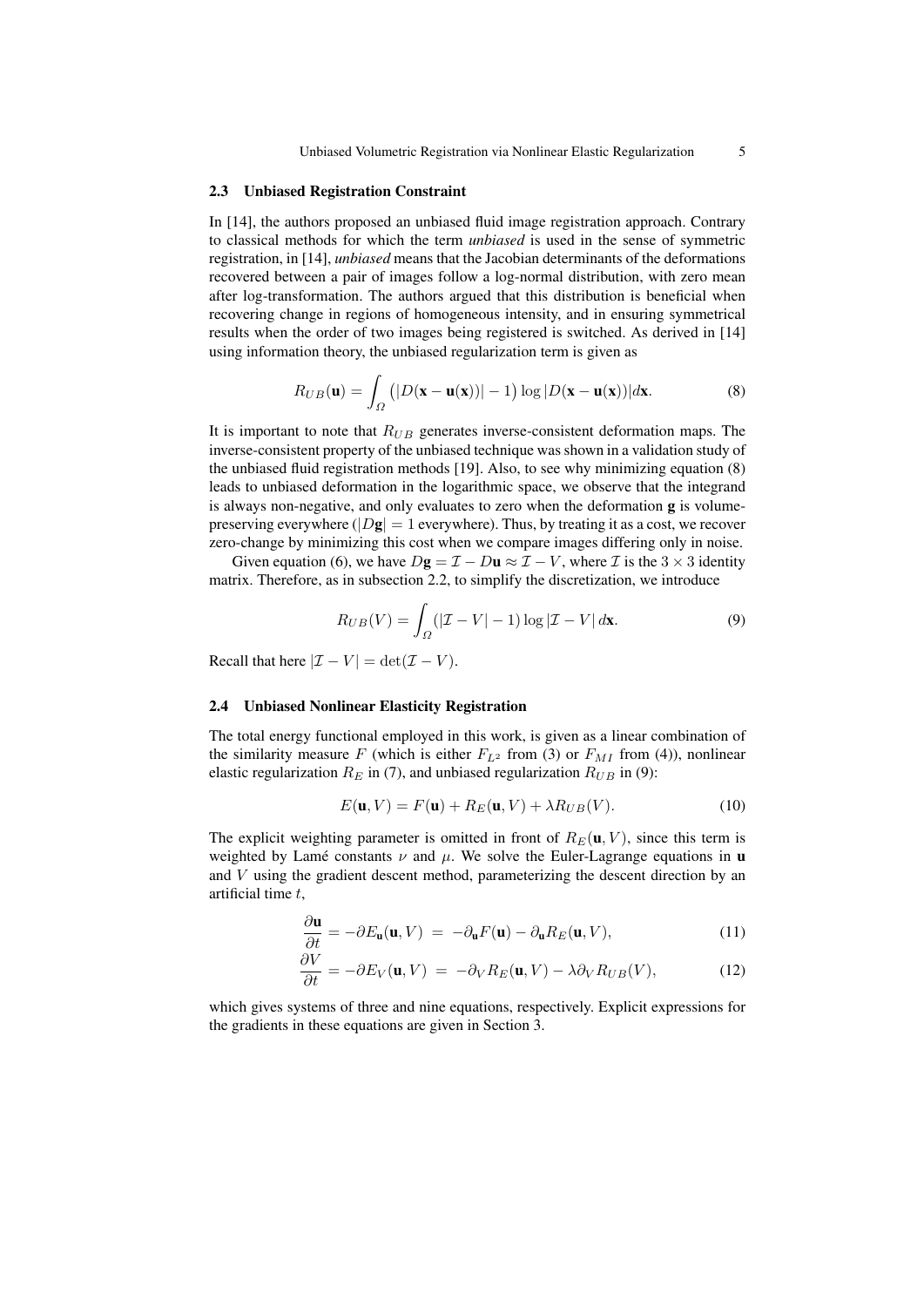*Remark 1.* The regularization on the deformation g proposed in this work can be expressed in a general form  $R(g) = \int_{\Omega} R_1(Dg) d\mathbf{x} + \int_{\Omega} R_2(|Dg|) d\mathbf{x}$ , with  $|Dg| :=$  $det(Dg)$ . For the minimization, an auxiliary variable can also be introduced to simplify the numerical calculations, removing the nonlinearity in the derivatives.

### 3 Implementation

#### 3.1 The Energy Gradients

Computing the first variation of functional  $R_E(\mathbf{u}, V)$ , in equation (7), with respect to **u** gives the following components of gradient  $\partial_{\mathbf{u}}R_E(\mathbf{u}, V)$ :

$$
\partial_{u_k} R_E(\mathbf{u}, V) = \beta \big( \partial_1 v_{k1} + \partial_2 v_{k2} + \partial_3 v_{k3} - \Delta u_k \big), \quad k = 1, 2, 3.
$$

The first variation of  $R_E(\mathbf{u}, V)$  with respect to V, with  $V = [v_{ij}]$ , gives  $\partial_V R_E(\mathbf{u}, V)$ :

$$
\partial_{v_{11}}R_E(\mathbf{u}, V) = \beta(v_{11} - \partial_1 u_1) + \nu c_1(1 + v_{11}) + \mu(c_2(1 + v_{11}) + c_5v_{12} + c_6v_{13}),
$$
  
\n
$$
\partial_{v_{12}}R_E(\mathbf{u}, V) = \beta(v_{12} - \partial_2 u_1) + \nu c_1v_{12} + \mu(c_3v_{12} + c_5(1 + v_{11}) + c_7v_{13}),
$$
  
\n
$$
\partial_{v_{13}}R_E(\mathbf{u}, V) = \beta(v_{13} - \partial_3 u_1) + \nu c_1v_{13} + \mu(c_4v_{13} + c_6(1 + v_{11}) + c_7v_{12}),
$$
  
\n
$$
\partial_{v_{21}}R_E(\mathbf{u}, V) = \beta(v_{21} - \partial_1 u_2) + \nu c_1v_{21} + \mu(c_2v_{21} + c_5(1 + v_{22}) + c_6v_{23}),
$$
  
\n
$$
\partial_{v_{22}}R_E(\mathbf{u}, V) = \beta(v_{22} - \partial_2 u_2) + \nu c_1(1 + v_{22}) + \mu(c_3(1 + v_{22}) + c_5v_{21} + c_7v_{23}),
$$
  
\n
$$
\partial_{v_{23}}R_E(\mathbf{u}, V) = \beta(v_{23} - \partial_3 u_2) + \nu c_1v_{23} + \mu(c_4v_{23} + c_6v_{21} + c_7(1 + v_{22})),
$$
  
\n
$$
\partial_{v_{31}}R_E(\mathbf{u}, V) = \beta(v_{31} - \partial_1 u_3) + \nu c_1v_{31} + \mu(c_2v_{31} + c_5v_{32} + c_6(1 + v_{33})),
$$
  
\n
$$
\partial_{v_{32}}R_E(\mathbf{u}, V) = \beta(v_{32} - \partial_2 u_3) + \nu c_1v_{32} + \mu(c_3v_{32} + c_5v_{31} + c_7(1 + v_{33})),
$$
  
\n
$$
\partial_{v_{33}}R_E(\mathbf{u}, V) = \beta(v_{33} - \partial_3 u_3) + \nu c
$$

where

$$
c_1 = v_{11} + v_{22} + v_{33} + \frac{1}{2} (v_{11}^2 + v_{21}^2 + v_{31}^2 + v_{12}^2 + v_{22}^2 + v_{32}^2 + v_{13}^2 + v_{23}^2 + v_{33}^2),
$$
  
\n
$$
c_2 = 2v_{11} + v_{11}^2 + v_{21}^2 + v_{31}^2, \t c_5 = v_{21} + v_{12} + v_{11}v_{12} + v_{21}v_{22} + v_{31}v_{32},
$$
  
\n
$$
c_3 = 2v_{22} + v_{12}^2 + v_{22}^2 + v_{32}^2, \t c_6 = v_{31} + v_{13} + v_{11}v_{13} + v_{21}v_{23} + v_{31}v_{33},
$$
  
\n
$$
c_4 = 2v_{33} + v_{13}^2 + v_{23}^2 + v_{33}^2, \t c_7 = v_{32} + v_{23} + v_{12}v_{13} + v_{22}v_{23} + v_{32}v_{33}.
$$

We can compute the first variation of (9), obtaining  $\partial_V R_{UB}(V)$ . We first simplify the notation, letting  $J = |\mathcal{I} - V|$ . Also, denote  $L(J) = (J - 1) \log J$ . Hence,  $L'(J) =$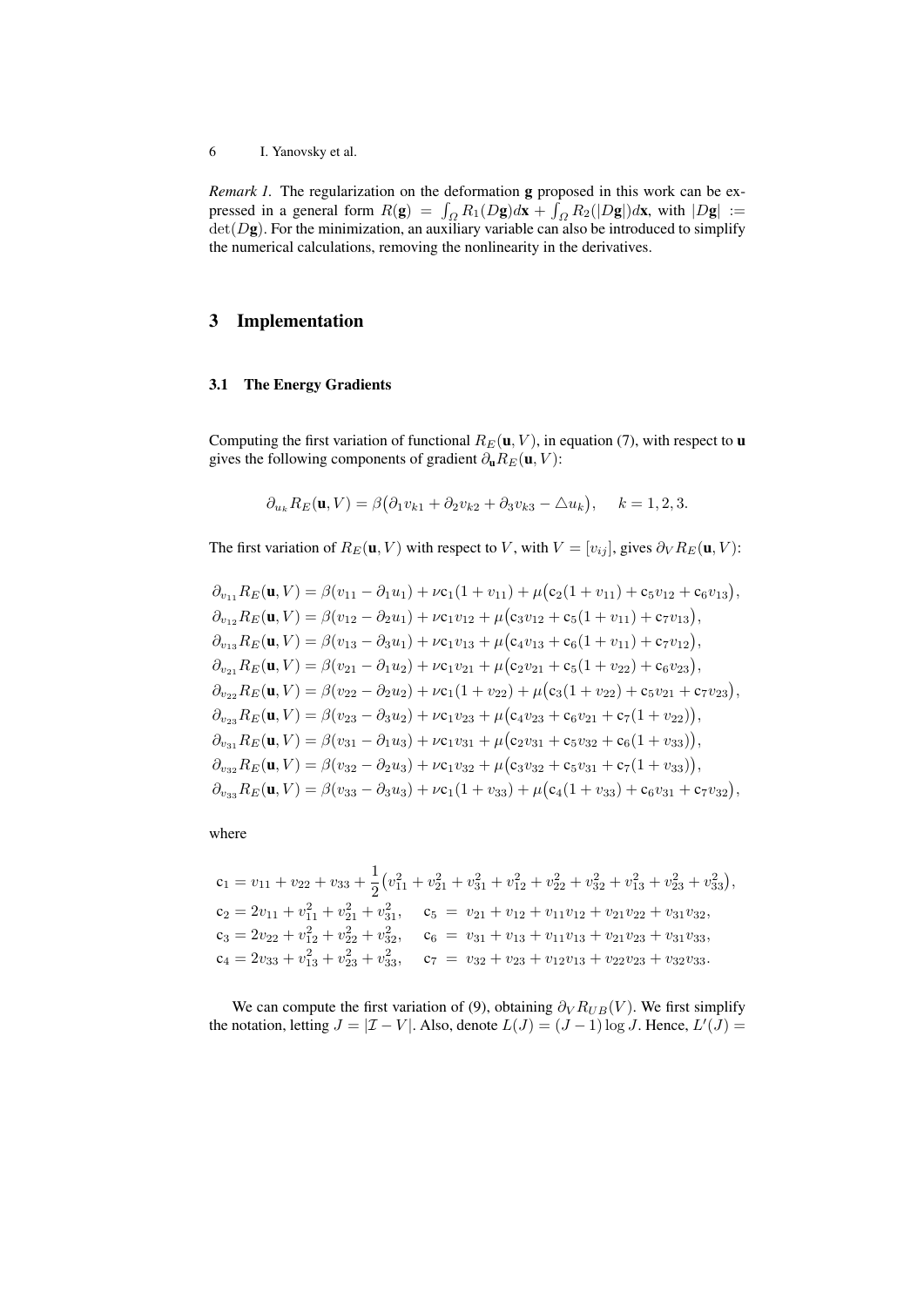$dL(J)/dJ = 1 + \log J - 1/J$ . Thus,

$$
\partial_{v_{11}}R_{UB}(V) = -((1 - v_{22})(1 - v_{33}) - v_{32}v_{23})L'(J),\n\partial_{v_{12}}R_{UB}(V) = -(v_{23}v_{31} + v_{21}(1 - v_{33}))L'(J),\n\partial_{v_{13}}R_{UB}(V) = -(v_{21}v_{32} + (1 - v_{22})v_{31})L'(J),\n\partial_{v_{21}}R_{UB}(V) = -(v_{32}v_{13} + v_{12}(1 - v_{33}))L'(J),\n\partial_{v_{22}}R_{UB}(V) = -((1 - v_{11})(1 - v_{33}) - v_{13}v_{31})L'(J),\n\partial_{v_{23}}R_{UB}(V) = -(v_{12}v_{31} + v_{32}(1 - v_{11}))L'(J),\n\partial_{v_{31}}R_{UB}(V) = -(v_{12}v_{23} + v_{13}(1 - v_{22}))L'(J),\n\partial_{v_{32}}R_{UB}(V) = -(v_{21}v_{13} + v_{23}(1 - v_{11}))L'(J),\n\partial_{v_{33}}R_{UB}(V) = -((1 - v_{11})(1 - v_{22}) - v_{12}v_{21})L'(J).
$$

#### 3.2 Algorithm

We are now ready to give the algorithm for the unbiased registration via nonlinear elastic regularization.

|  | Algorithm 1 Unbiased Registration via Nonlinear Elastic Regularization |
|--|------------------------------------------------------------------------|
|  |                                                                        |

- 1: Initialize  $t = 0$ ,  $u(x, 0) = 0$ , and  $V(x, 0) = 0$ .
- 2: Calculate  $V(\mathbf{x}, t)$  using equation (12).
- Steps 3-5 describe the procedure for solving equation (11).
- 3: Calculate the perturbation of the displacement field  $\mathbf{R}(\mathbf{x}) = -\partial E_{\mathbf{u}}(\mathbf{u}, V)$ .
- 4: Time step  $\Delta t$  is calculated adaptively so that  $\Delta t \cdot \max(||\mathbf{R}||_2) = \delta u$ , where  $\delta u$  is the maximal displacement allowed in one iteration. Results in this work are obtained with  $\delta u =$ 0.1.
- 5: Advance equation (11), i.e.  $\partial$ **u**(**x**, t)/ $\partial$ t = **R**(**x**), in time, with time step from step 4, solving for  $\mathbf{u}(\mathbf{x}, t)$ .
- 6: If the cost functional in (10) decreases by sufficiently small amount compared to the previous iteration, then stop.
- 7: Let  $t := t + \Delta t$  and go to step 2.

### 4 Results and Discussion

We tested the proposed *unbiased nonlinear elastic* registration model and compared the results to those obtained with the *unbiased fluid registration* method [14], where the unbiased regularization constraint (8) was coupled with the  $L^2$  matching functional (3) and fluid regularization (1), (2). Here, both methods were coupled with the  $L^2$  and mutual information (MI) based similarity measures. In our experiments, we used a pair of serial MRI images ( $220 \times 220 \times 220$ ) from the Alzheimer's Disease Neuroimaging Initiative (ADNI). Since the images were acquired one year apart, from a subject with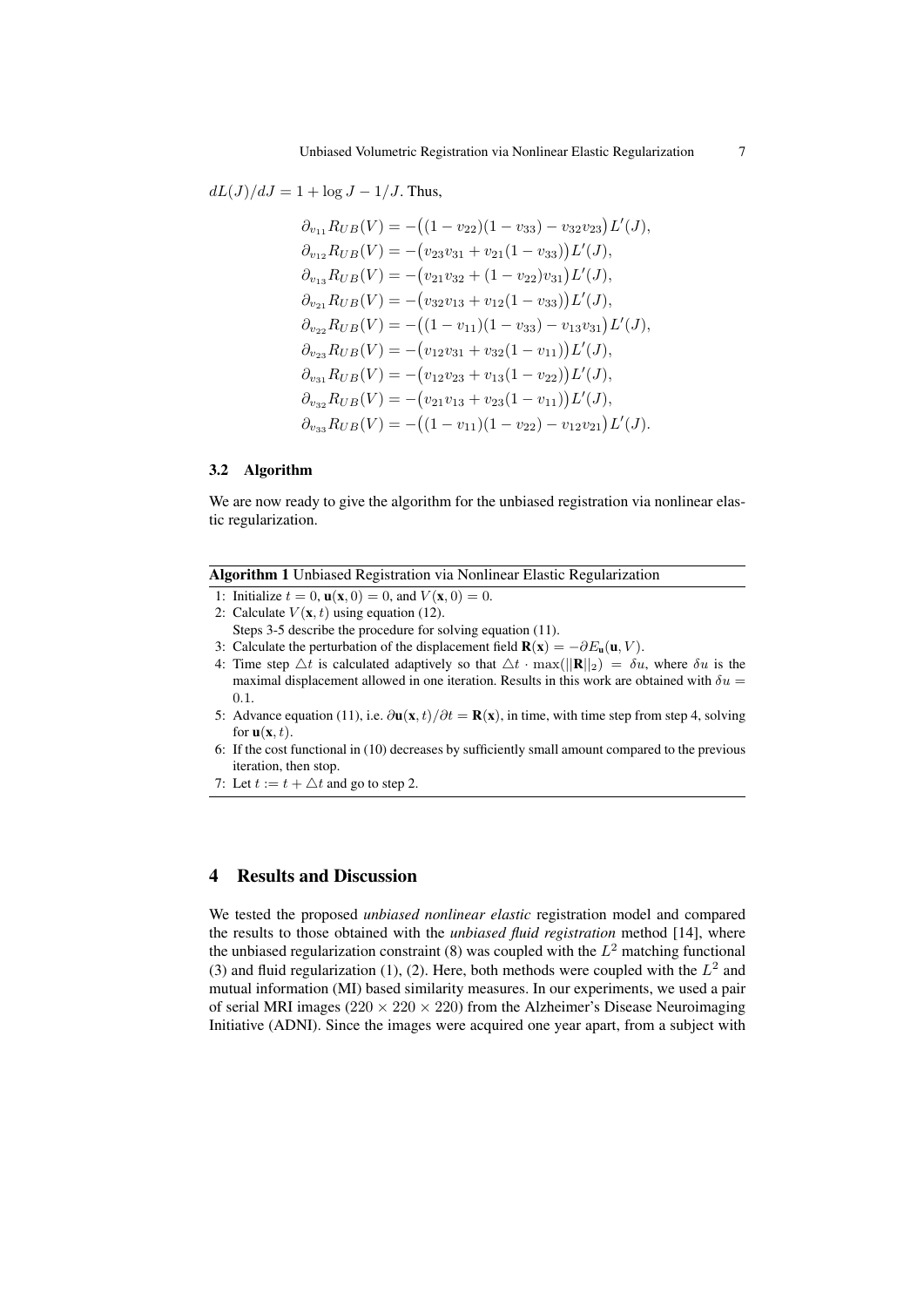

Fig. 1. Serial MRI images from the ADNI follow-up dataset (images acquired one year apart) are shown. Volumes  $I_1$  (row 1) and  $I_2$  (row 2) are depicted as a brain volume (column 1) and from sagittal (column 2), axial (column 3), and coronal (column 4) views. Nonrigid registration aligns volume  $I_2$  into correspondence with volume  $I_1$ .

Alzheimer's disease, real anatomical changes are present, which allows methods to be compared in the presence of true biological changes.

In the tests performed using unbiased nonlinear elasticity coupled with  $L^2$  matching, values of  $\beta = 20000$  in equation (7) and  $\lambda = 2000$  in equation (10) were chosen. For MI matching,  $\beta = 80$  and  $\lambda = 8$  were used. The values of the Lamé coefficients were chosen to be equal,  $\mu = \nu$ , in all experiments. Bigger values of  $\mu$  and  $\nu$  allow for more smoothing. For unbiased fluid registration model, described in [14],  $\lambda = 500$  was chosen for  $L^2$  matching, and  $\lambda = 5$  for MI matching.

Figure 2 shows the images being registered along with the resulting Jacobian maps. Results generated using the fluid and nonlinear elasticity based unbiased models are similar, both suggesting a mild volume reduction in gray and white matter and ventricular enlargement that is observed in Alzheimer's disease patients. The advantages of the unbiased nonlinear elasticity model is its more locally plausible reproduction of atrophic changes in the brain and its robustness to original misalignment of brain volumes, which is especially noticeable on the brain surface. The unbiased nonlinear elasticity model coupled with  $L^2$  matching generated very similar results to those obtained with the MI similarity measure, partly because difference images typically contain only noise after registration. Unbiased fluid registration method, however, is more effective in modeling the regional neuroanatomical changes, showing more clearly which parts of the volume have undergone largest tissue changes, such as ventricular enlargement as shown in Figure 2.

Figure 3 shows deformed grids generated with unbiased fluid and unbiased nonlinear elastic registration models. Figure 4 shows the energy decrease per iteration for both models.

In Figure 5, we examined the *inverse consistency* of the mappings [20] generated using unbiased nonlinear elastic registration. Here, the deformation was computed in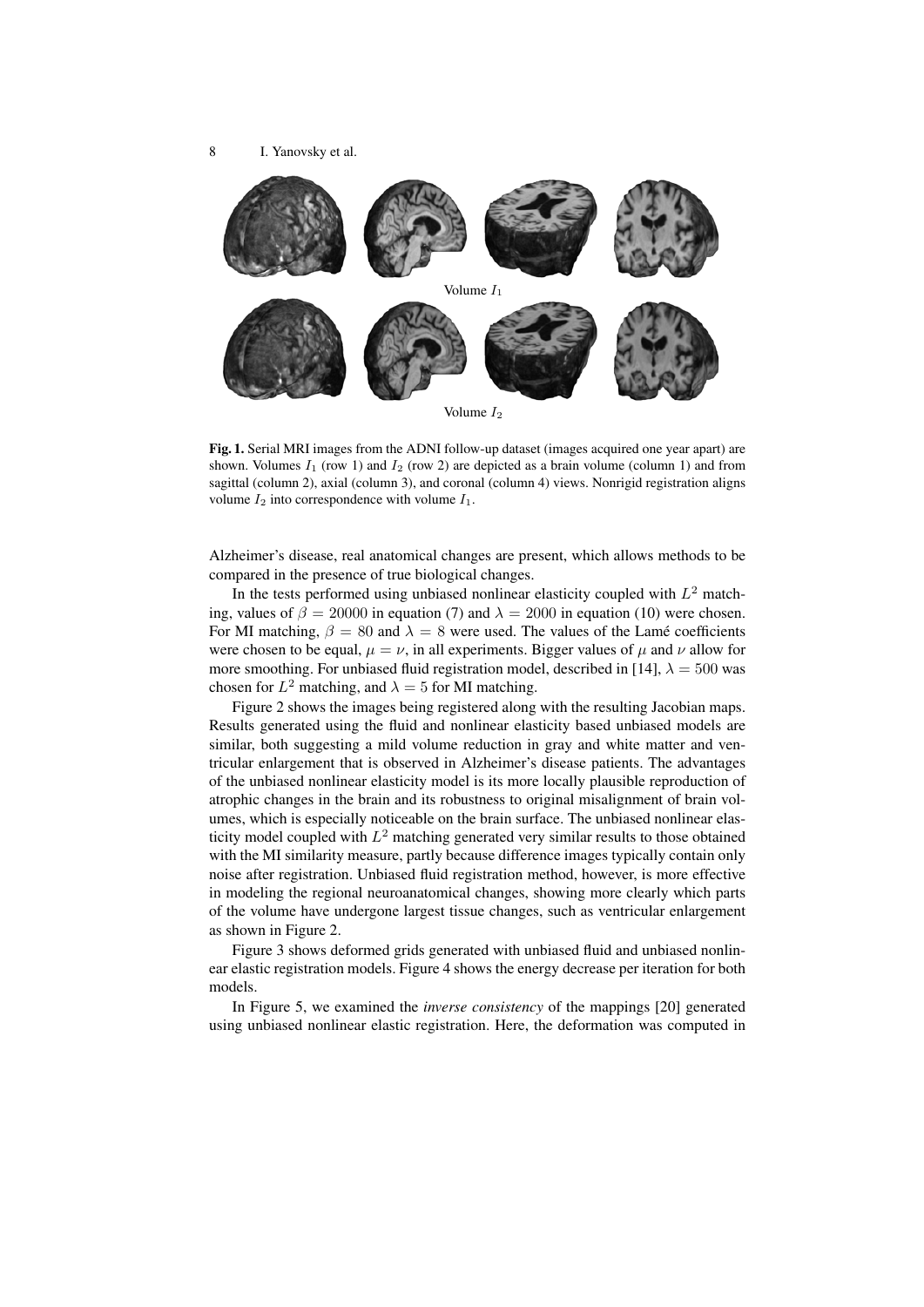Unbiased Volumetric Registration via Nonlinear Elastic Regularization 9



Unbiased Registration via Nonlinear Elasticity coupled with Mutual Information

Fig. 2. Nonrigid registration was performed on the Serial MRI images from the ADNI Followup dataset using unbiased fluid registration and unbiased nonlinear elasticity registration, both coupled with  $L^2$  and MI matching. Jacobian maps are superimposed on the target volume.

both directions (time 2 to time 1, and time 1 to time 2) using mutual information matching. The forward and backward Jacobian maps were concatenated (in an ideal situation, this operation should yield the identity), with the products of Jacobians having values close to 1.

The unbiased nonlinear elasticity model does not require expensive Navier-Stokes solver (or its approximation), which is employed at each iteration for fluid flow models. Hence, in our experiments, unbiased nonlinear elasticity iteration (based on explicit scheme) took 15-20% less time than the unbiased fluid step. Convergence was obtained after roughly the same number of iterations for both methods, resulting in better performance for the unbiased nonlinear elasticity model.

To conclude, we have provided an alternative unified minimization approach to the unbiased fluid registration model and have compared both models. The proposed method proves to be easier to implement and is less computationally intensive. Also, a key benefit of the variational framework and of the numerical scheme of the unbiased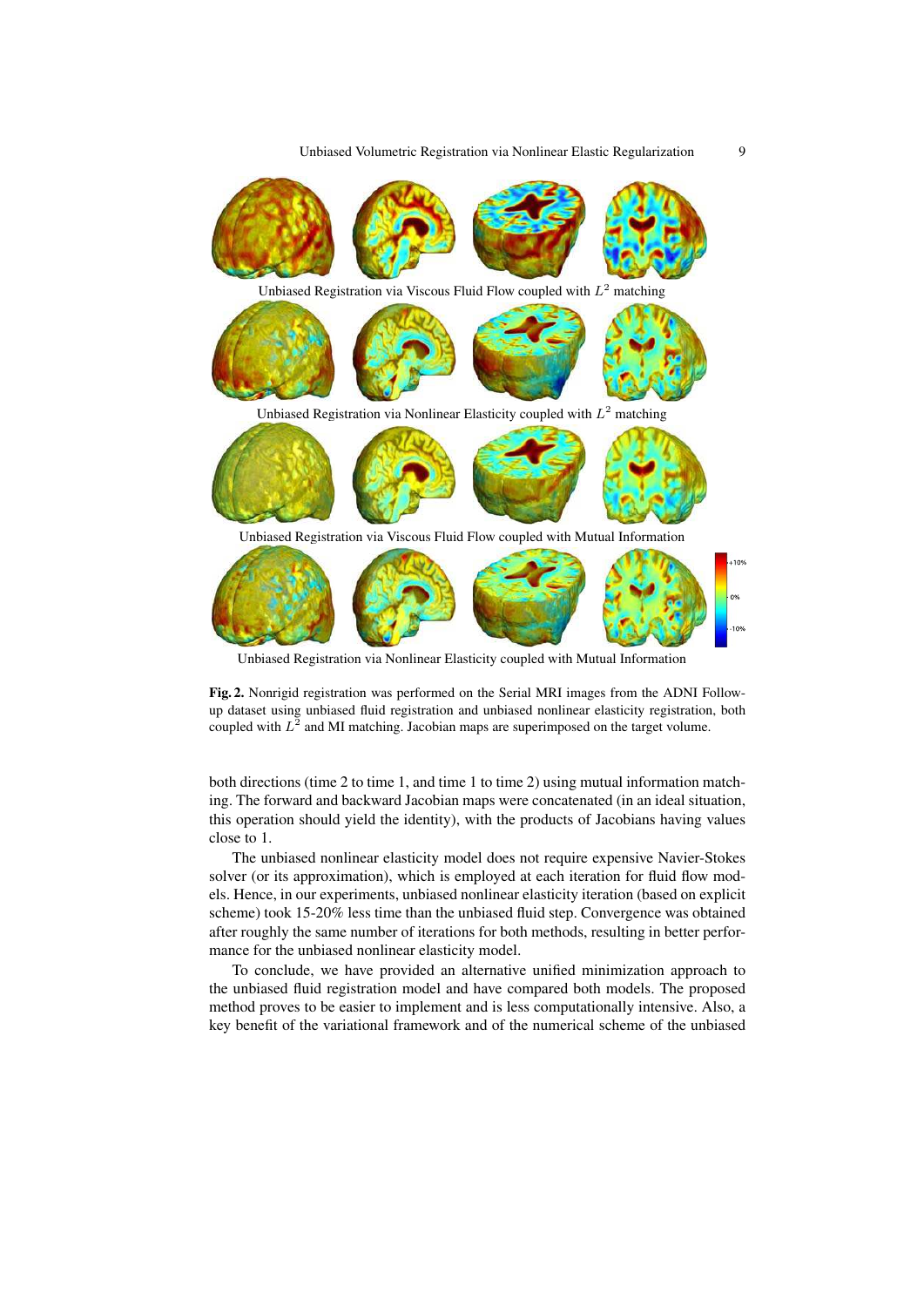

Fig. 3. Results obtained using unbiased fluid registration and unbiased nonlinear elasticity registration, both coupled with  $L^2$  and MI matching. The generated grids are superimposed on top of 2D cross-sections of the 3D volumes (row 1) and are shown separately (row 2).



Fig. 4. Energy per iteration for the unbiased fluid registration and unbiased nonlinear elasticity registration, both coupled with  $L^2$  and MI matching.

nonlinear elastic registration model is its robustness to numerical constraints such as CFL conditions. The method allows to remove the nonlinearity in the derivatives of the unknown u in the Euler-Lagrange equations. Future studies will examine the registration accuracy of the different models where ground truth is known, and will compare each model's power for detecting inter-group differences or statistical effects on rates of atrophy.

## **References**

- 1. Modersitzki, J.: Numerical Methods for Image Registration (Numerical Mathematics and Scientific Computation). Oxford University Press, New York (2004)
- 2. Lord, N., Ho, J., Vemuri, B., Eisenschenk, S.: Simultaneous registration and parcellation of bilateral hippocampal surface pairs for local asymmetry quantification. IEEE Transactions on Medical Imaging 26(4) (2007) 471–478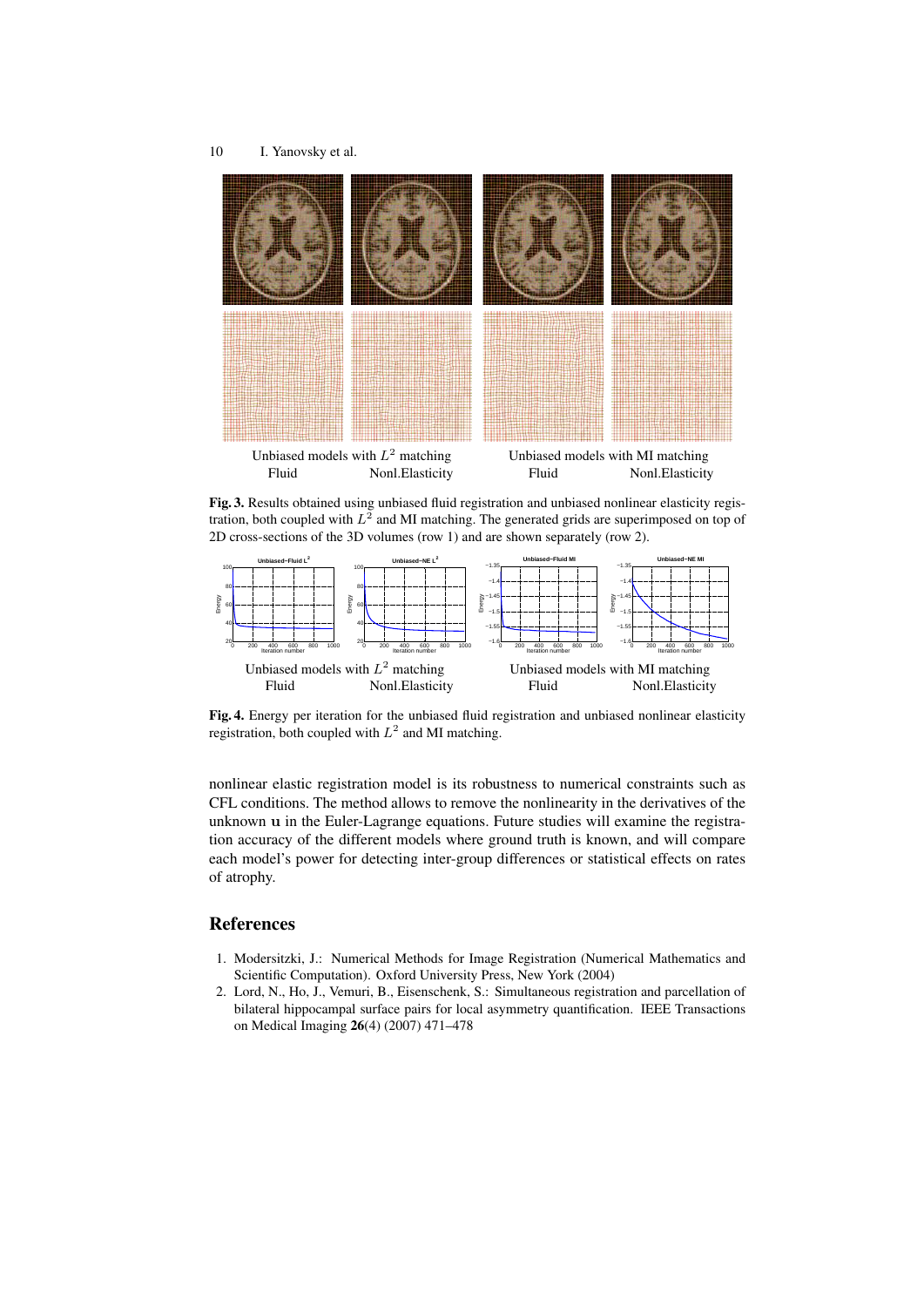

Fig. 5. This figure examines the inverse consistency of the unbiased nonlinear elastic registration. Here, the model is coupled with mutual information matching. Jacobian maps of deformations from time 2 to time 1 (column 1) and time 1 to time 2 (column 2) are superimposed on the target volumes. The products of Jacobian maps, shown in column 3, have values close to 1, suggesting inverse consistency.

- 3. Broit, C.: Optimal Registration of Deformed Images. PhD thesis, University of Pennsylvania (1981)
- 4. Christensen, G., Rabbitt, R., Miller, M.: Deformable templates using large deformation kinematics. IEEE Transactions on Image Processing 5(10) (1996) 1435–1447
- 5. Brun, C., Lepore, N., Pennec, X., Chou, Y., Lopez, O., Aizenstein, H., Becker, J., Toga, A., Thompson, P.: Comparison of standard and Riemannian elasticity for tensor-based morphometry in HIV/AIDS. International Conference on Medical Image Computing and Computer Assisted Intervention (2007)
- 6. Pennec, X., Stefanescu, R., Arsigny, V., Fillard, P., Ayache, N.: Riemannian elasticity: A statistical regularization framework for non-linear registration. In: International Conference on Medical Image Computing and Computer Assisted Intervention. (2005) 943–950
- 7. Pennec, X.: Left-invariant riemannian elasticity: A distance on shape diffeomorphisms? International Workshop on Mathematical Foundations of Computational Anatomy (2006)